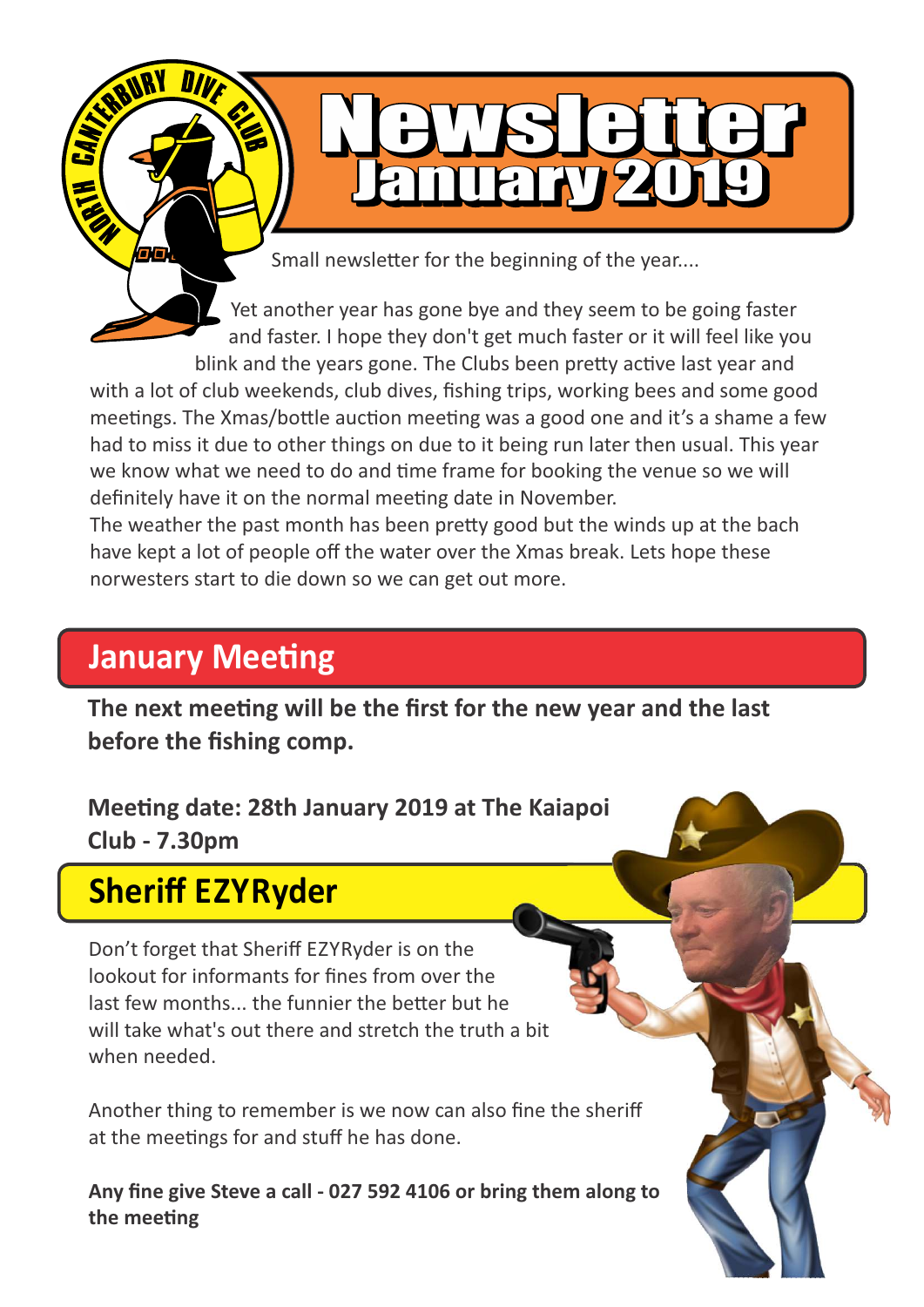

## **Committee Contacts**

| <b>Executive Committee</b> |                           |              |
|----------------------------|---------------------------|--------------|
| President                  | <b>Warren Price</b>       | 0274 821 866 |
| Vice President             | Nigel Kearns              | 0274 323 231 |
| Treasurer                  | Dan Parkinson             | 021 399 0942 |
| Secretary                  | Leon Frear                | 027 560 6902 |
| Club Captain               | Ken Boddy                 | 0275 018 300 |
| Sheriff                    | <b>Steve Ryder</b>        | 0275 924 106 |
| <b>Boat Custodian</b>      | Nigel Kearns              | 0274 323 231 |
| <b>Bach Custodian</b>      | Shane Adams               | 0275 449 569 |
| Editor                     | Nigel Kearns              | 0274 323 231 |
| Committee                  | <b>Ted Woodward</b>       | 0272 006 681 |
|                            | <b>Gareth Helliburton</b> | 021 668 412  |
|                            | Eddie Stancome            | 021 123 7949 |
| <b>Past President</b>      | Andy McRae                | 021 429 504  |
|                            |                           |              |



٦



## **General Information**

**Next Meeting:** Monday 28th January @ 7.30pm

**Meeting venue:** Kaiapoi Club

**Club email:** info@ncdive.club

**Bach and boat bookings:** bookings@ncdive.club

**Bach and boat bookings calender:** www.northcanterburydiveclub.co.nz/calender

**Website:** www.northcanterburydiveclub.co.nz or www.ncdive.club

**Facebook:** www.facebook.com/ncdive.club

**Bank account:** 02 0852 0039175 000

**Travel account:** 02 0852 0039175 001

Find us on:

**facebook** 



**Alan Penney 11 Penn Place, Upper Riccarton, Christchurch 8041**

**Phone: 021 202 5821**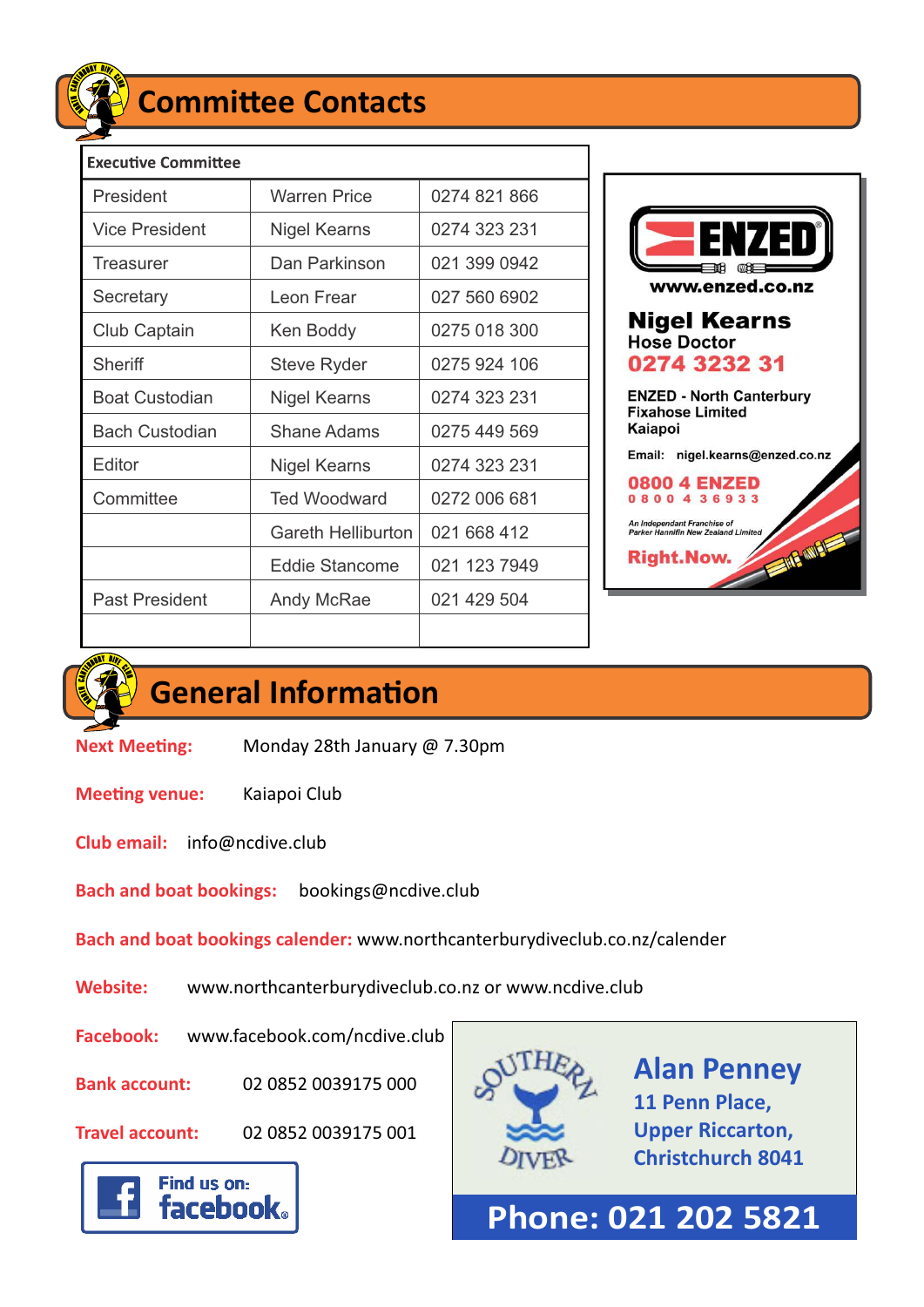# Saturday February 9th 2019 MOTUNAU BEACH **North Canterbury Dive Club Inc. 2019**

**Adults, Intermediates, Kids and Ladies Classes Heaps of Class and Spot prizes**

**Scuba diving - Free diving - Spear fishing Boat fishing - Land based fishing** 

**Registrations: Motunau N.C.D.C Bach, 5 Campbell Tce, Motunau Beach**  Friday 8/2/2019 5.00pm - 9.00pm and Saturday 9/2/2019 from 5.00am **Final Weigh-in:** Motunau Boat Ramp Car Park no later then 1.00pm **Prize Giving:** Motunau Domain 2.00pm **Postponement Dates:** Sunday 10/2/19 or Saturday 23/2/2019

**www.ncdive.club Additional info or want to sponsor contact Nigel 0274 323231**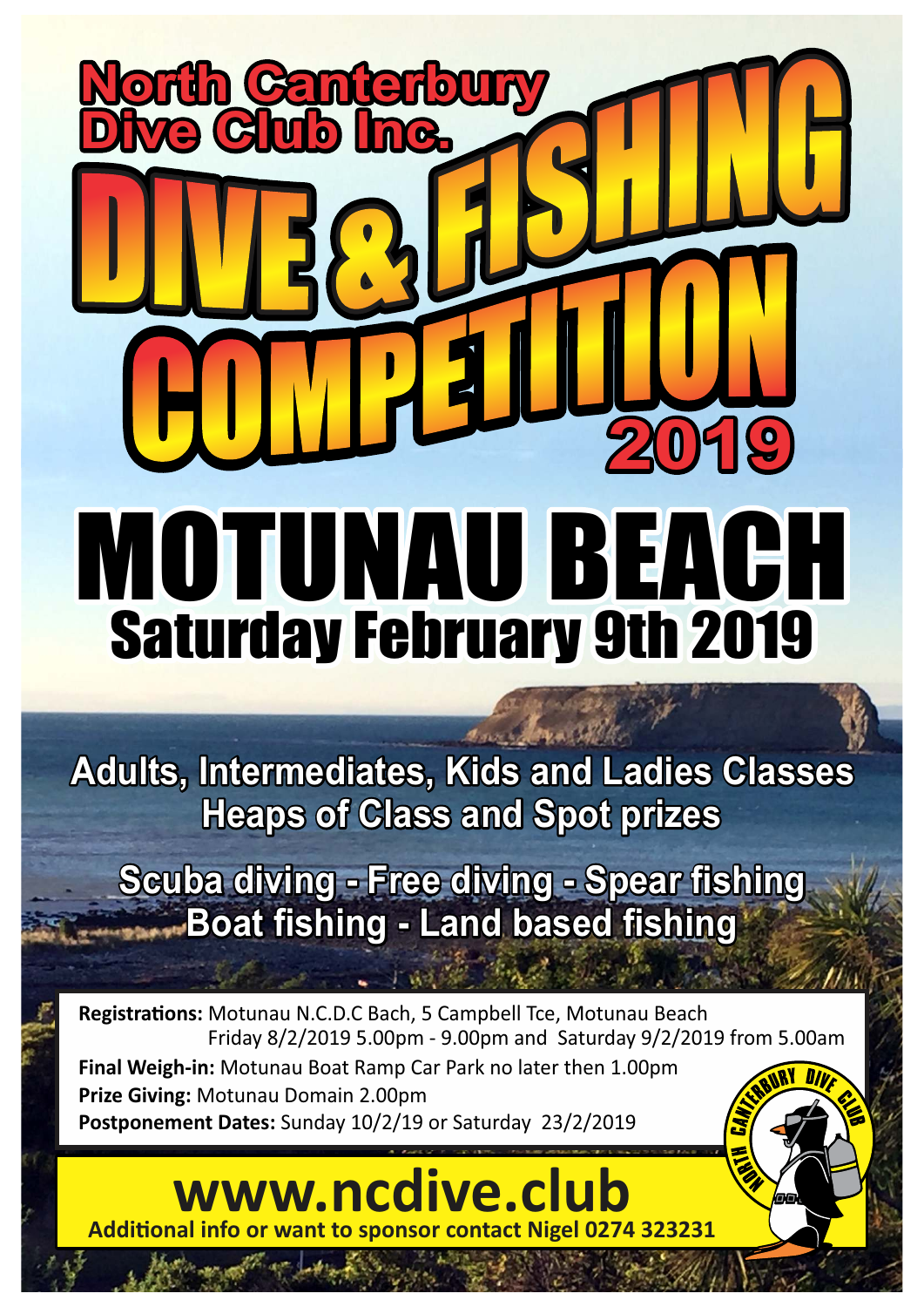

### **January 2019**

**28th - Club meeting -** first meeting for the year @ The Kaiapoi Club

#### **February**

**9th - FISHING COMPETITION!!!!** - Poster later in the newsletter - people that can help out on the day please contact Nigel

**25th - Club meeting - Venue TBC** 

### **March**

**1st-3rd - Akaroa weekend -** Great weekend of diving and fishing, we have booked all the cabins at the Duvauchelle Motor Camp. Tent and caravan sites are also available... The past 2 years that this has been going and has been a fantastic weekend away!!

Contact Andy for info and to book your spot - Deposits to be paid into the travel account

**25th - Club meeting - Venue TBC - possibly site visit and talk - Details TBC** 



this years Raffles that we

run down at the Kaikanui Tavern in Kaiapoi.

If you can make it down and show your support at some stage it would be great. While there we talk a bit of bulls\*&T and organise dives and fishing for the weekend if the weathers good.

Start times from 5pm until the last person leaves (that has been quite late or umm early Sat at times). Everyone is welcome including partners.

The Kaik also puts on a feed at 6pm